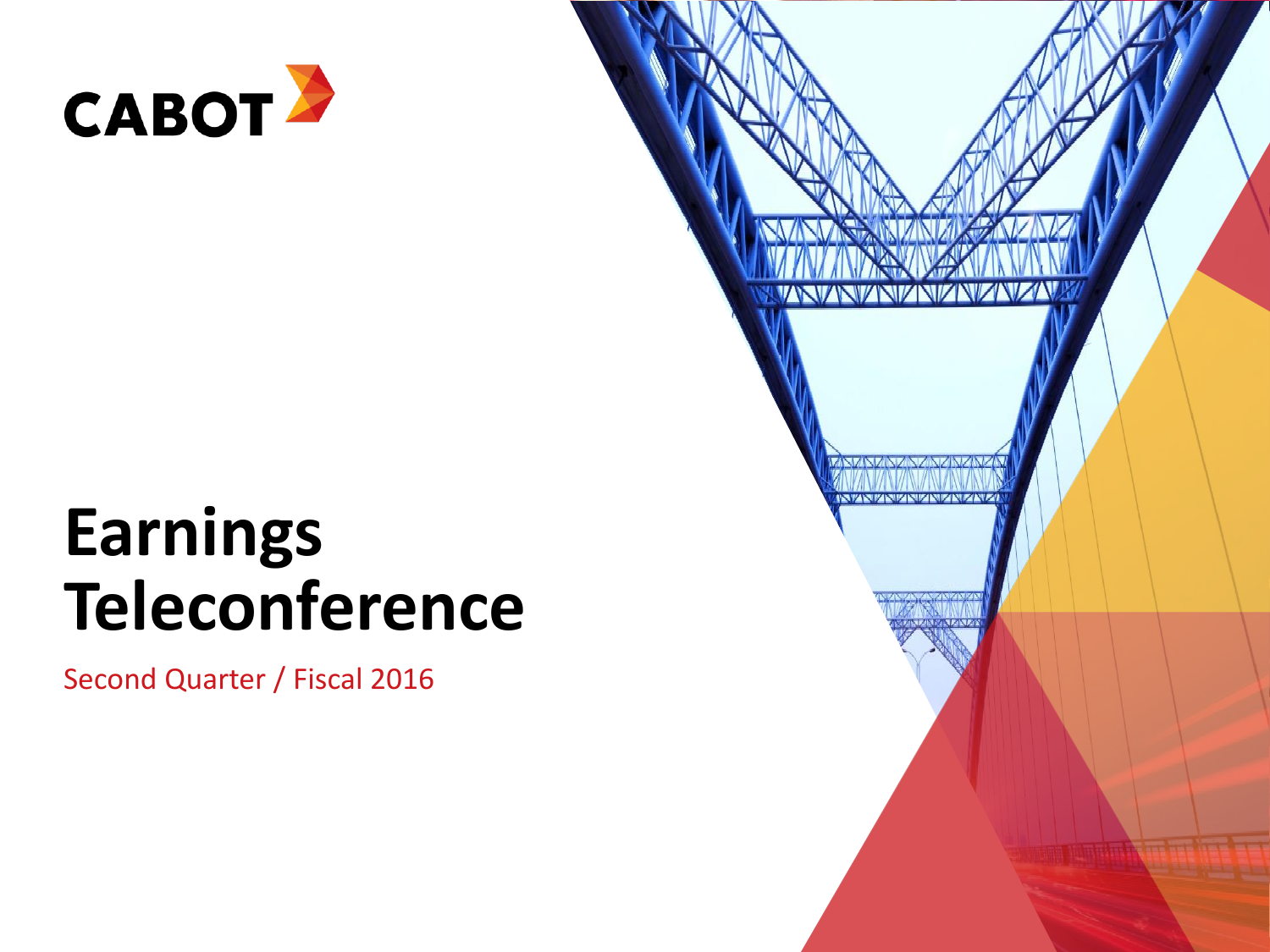# **Forward Looking Statements, Use of Non-GAAP Financial Measures & Definitions of Terms Used**

This presentation contains forward-looking statements based on management's current expectations, estimates and projections. All statements that address expectations or projections about the future, including our statements addressing our expectations for volume and earnings growth, demand for our products; expectations relating to capital expenditures, and our operating tax rate for fiscal 2016, and statements addressing our cost reduction program and our future financial performance particularly our expectations for adjusted earnings per share for fiscal 2016, are forward-looking statements. These statements are not guarantees of future performance and are subject to risks, uncertainties, potentially inaccurate assumptions, and other factors, some of which are beyond our control and difficult to predict. If known or unknown risks materialize, or should underlying assumptions prove inaccurate, our actual results could differ materially from past results and from those expressed in the forward-looking statement. Important factors that could cause our results to differ materially from those expressed in the forward-looking statements include, but are not limited to lower than expected demand for our products; the loss of one or more of our important customers; our failure to develop new products or to keep pace with technological developments; patent rights of others; the timely commercialization of products under development (which may be disrupted or delayed by technical difficulties, market acceptance, competitors' new products, as well as difficulties in moving from the experimental stage to the production stage); changes in raw material costs; demand for our customers' products; competitors' reactions to market conditions; delays in the successful integration of structural changes, including acquisitions or joint ventures; the laws, regulations, policies and economic conditions, including inflation, interest and foreign currency exchange rates, of countries where we do business; and severe weather events that cause business interruptions, including plant and power outages or disruptions in supplier or customer operations. These factors are discussed more fully in the reports we file with the Securities and Exchange Commission, particularly our latest annual report on Form 10-K.

This presentation includes references to adjusted earnings per share (EPS), total segment EBIT, adjusted EBITDA, and operating tax rate, which are non-GAAP measures. A reconciliation of adjusted EPS to EPS from continuing operations, the most directly comparable GAAP financial measure, a reconciliation of total segment EBIT to Income (Loss) from continuing operations before taxes, the most directly comparable GAAP financial measure, and a reconciliation of operating tax rate to effective tax rate, the most directly comparable GAAP financial measure, are provided in the tables included in our second quarter earnings release and filed on our Current Report on Form 8-K dated May 2, 2016. The definition of adjusted EBITDA is included in our second quarter earnings release as filed in our Current Report on Form 8-K dated May 2, 2016 and a reconciliation of adjusted EBITDA from segment EBIT for the second quarter of fiscal year 2016 is provided in the investor section of our website at [http://investor.cabot-corp.com](http://investor.cabot-corp.com/), under the Non-GAAP Reconciliations section.

The term "operating tax rate" represents the tax rate on our recurring operating results. This rate excludes discrete tax items, which are unusual or infrequent items that are excluded from the estimated annual effective tax rate and other tax items, including the impact of the timing of losses in certain jurisdictions, cumulative rate adjustment and the impact of certain items on both operating income and tax provision.

The term "product mix" refers to the mix of types and grade of products sold or the mix of geographic regions where products are sold, and the positive or negative impact this has on the revenue or profitability of the business or segment.

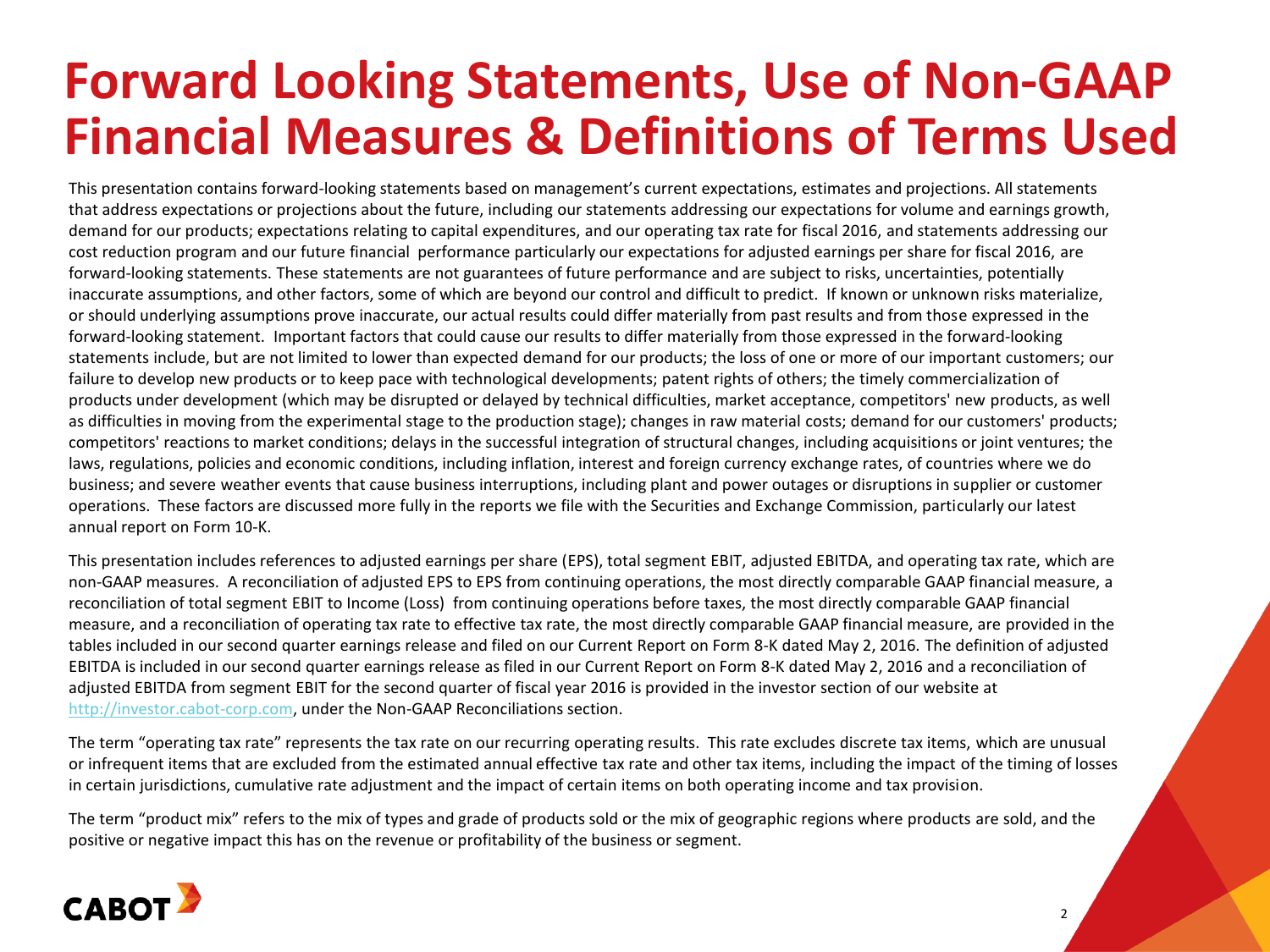# **Q2 2016 Highlights**



### **Operating Performance**

|                                            | Q <sub>2</sub><br>2016 | Q <sub>2</sub><br>2015 |
|--------------------------------------------|------------------------|------------------------|
| <b>Total Segment EBIT</b><br>(in millions) | \$88                   | \$69                   |
| <b>Adjusted EPS</b>                        | \$0.70                 | \$0.53                 |
| <b>Adjusted EBITDA</b><br>(in millions)    | \$117                  | \$105                  |

3

- **Operating results improved year-over-year driven by higher margins and cost reductions**
- **Fourth consecutive quarter of record EBIT for the Performance Chemicals segment**
- **Reinforcement Materials segment EBIT improved both year-over-year and sequentially**
- **Strong cash flow from operations in excess of \$100 million**

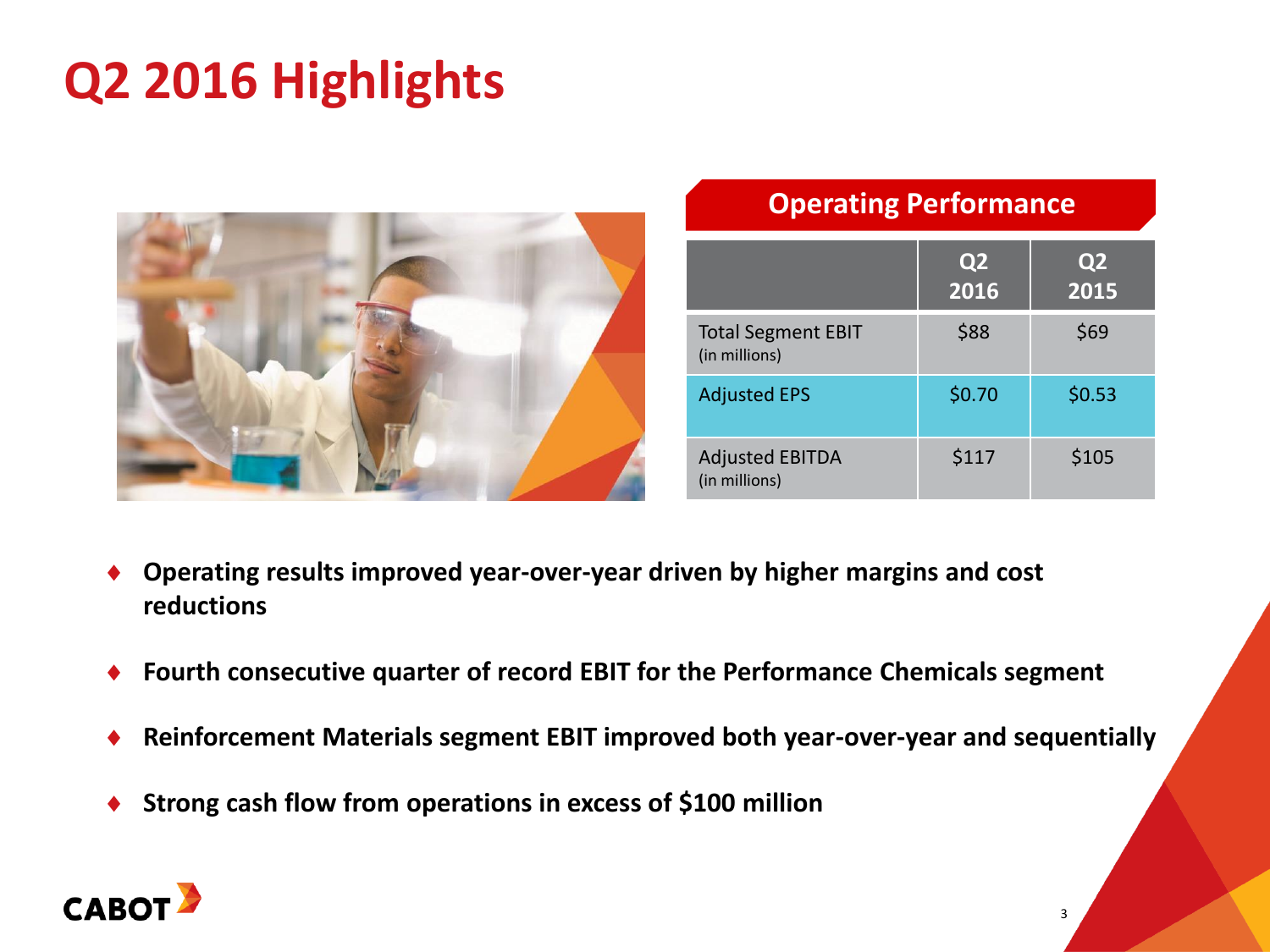# **Reinforcement Materials Segment**



### **Q2 Key Highlights**

- Higher unit margins as compared to the prior year due to improved product mix
- ♦ Volumes declined 1% year-overyear

### **Operating Performance**

| In millions           | Q <sub>2</sub><br>2016 | Q <sub>2</sub><br>2015 | Q1<br>2016 |
|-----------------------|------------------------|------------------------|------------|
| Segment EBIT          | \$34                   | \$27                   | \$26       |
| <b>Segment EBITDA</b> | \$52                   | \$48                   | \$46       |

#### **Segment Outlook**

- Growth anticipated in Europe and North America in 2H 2016
- Feedstock-related impacts have moderated

4

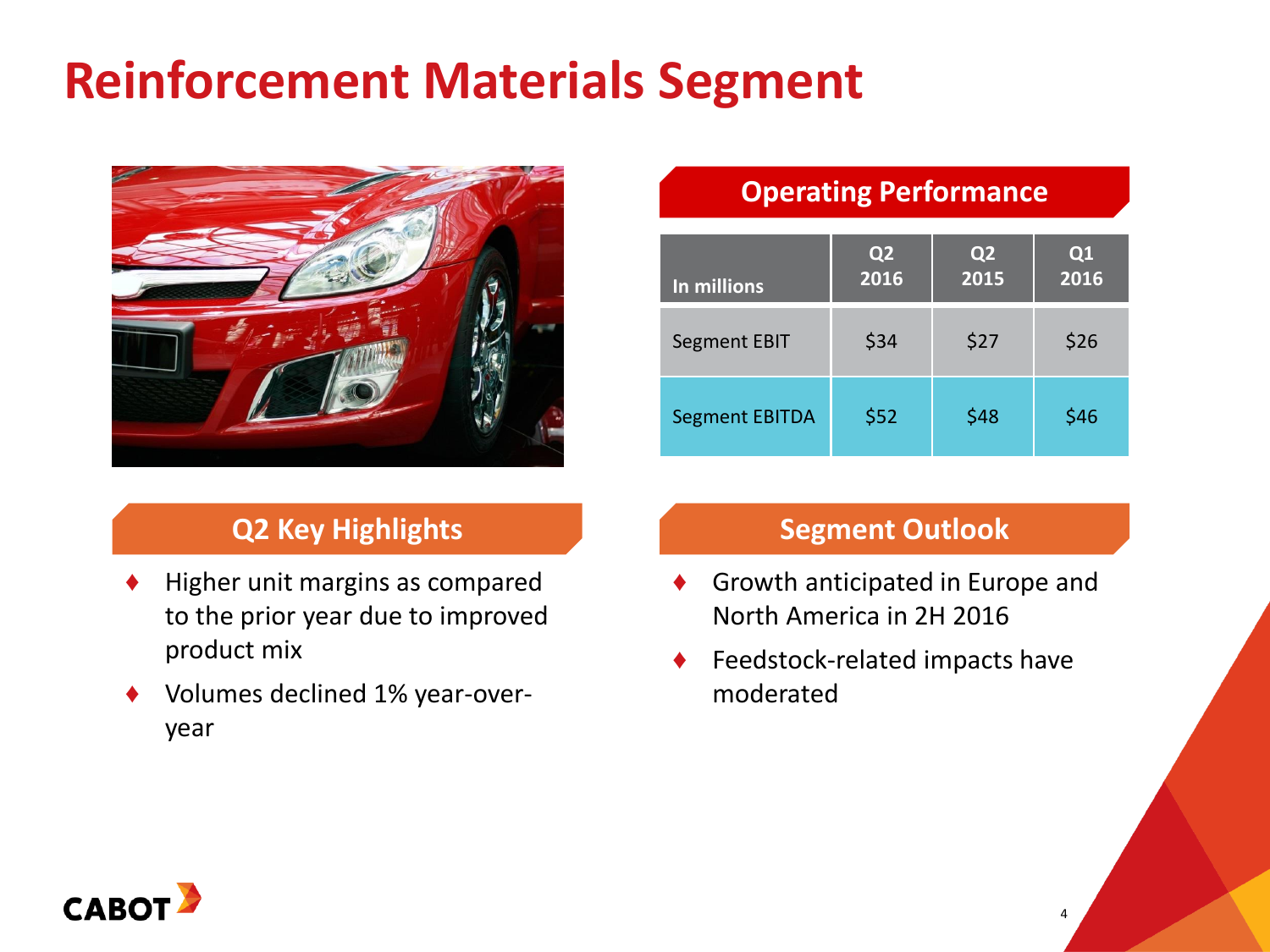# **Performance Chemicals Segment**



# **Q2 Key Highlights**

- Stronger margins
- Volumes increased year-over-year in Specialty Carbons and Formulations and Metal Oxides
- Improved fixed costs year-overyear

### **Operating Performance**

| In millions           | Q2<br>2016 | Q <sub>2</sub><br>2015 | Q1<br>2016 |
|-----------------------|------------|------------------------|------------|
| <b>Segment EBIT</b>   | \$58       | \$42                   | \$50       |
| <b>Segment EBITDA</b> | \$71       | \$55                   | \$62       |

### **Segment Outlook**

- Expect to sustain strong results going forward
- Continue to drive penetration of high-value products

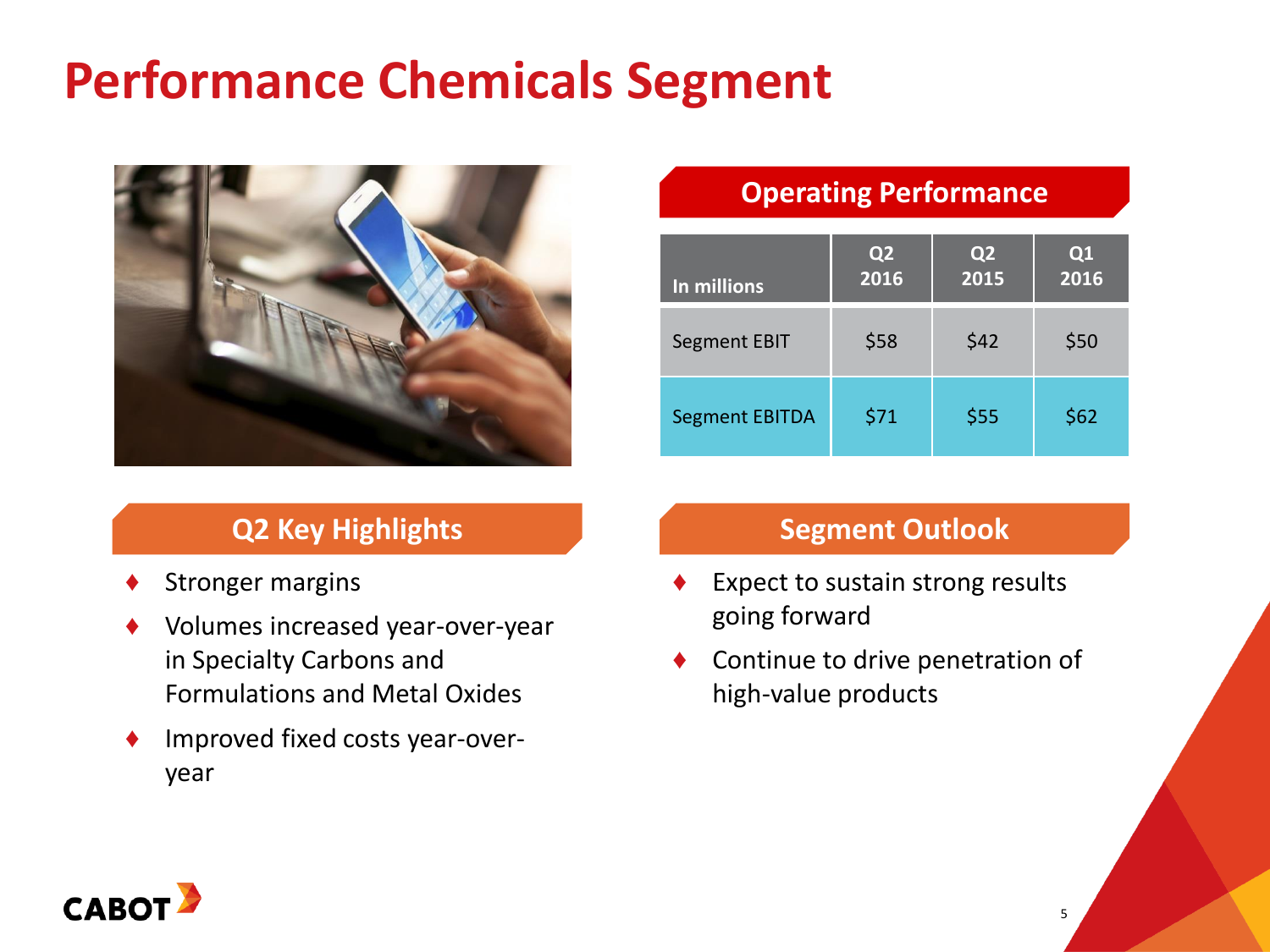# **Purification Solutions Segment**



# **Q2 Key Highlights**

- Higher volumes due to MATS implementation
- ♦ Improved fixed costs year-overyear, including lower depreciation and amortization
- ♦ Reduction of inventory resulted in negative P&L impact

### **Operating Performance**

| In millions           | Q2<br>2016 | Q2<br>2015 | Q1<br>2016 |
|-----------------------|------------|------------|------------|
| <b>Segment EBIT</b>   | (52)       | \$1        | (55)       |
| <b>Segment EBITDA</b> | \$8        | \$13       | \$4        |

#### **Segment Outlook**

- Volume growth in second half with MATS compliance and seasonal increases
- Expect effects from inventory reductions to continue for the remainder of the fiscal year

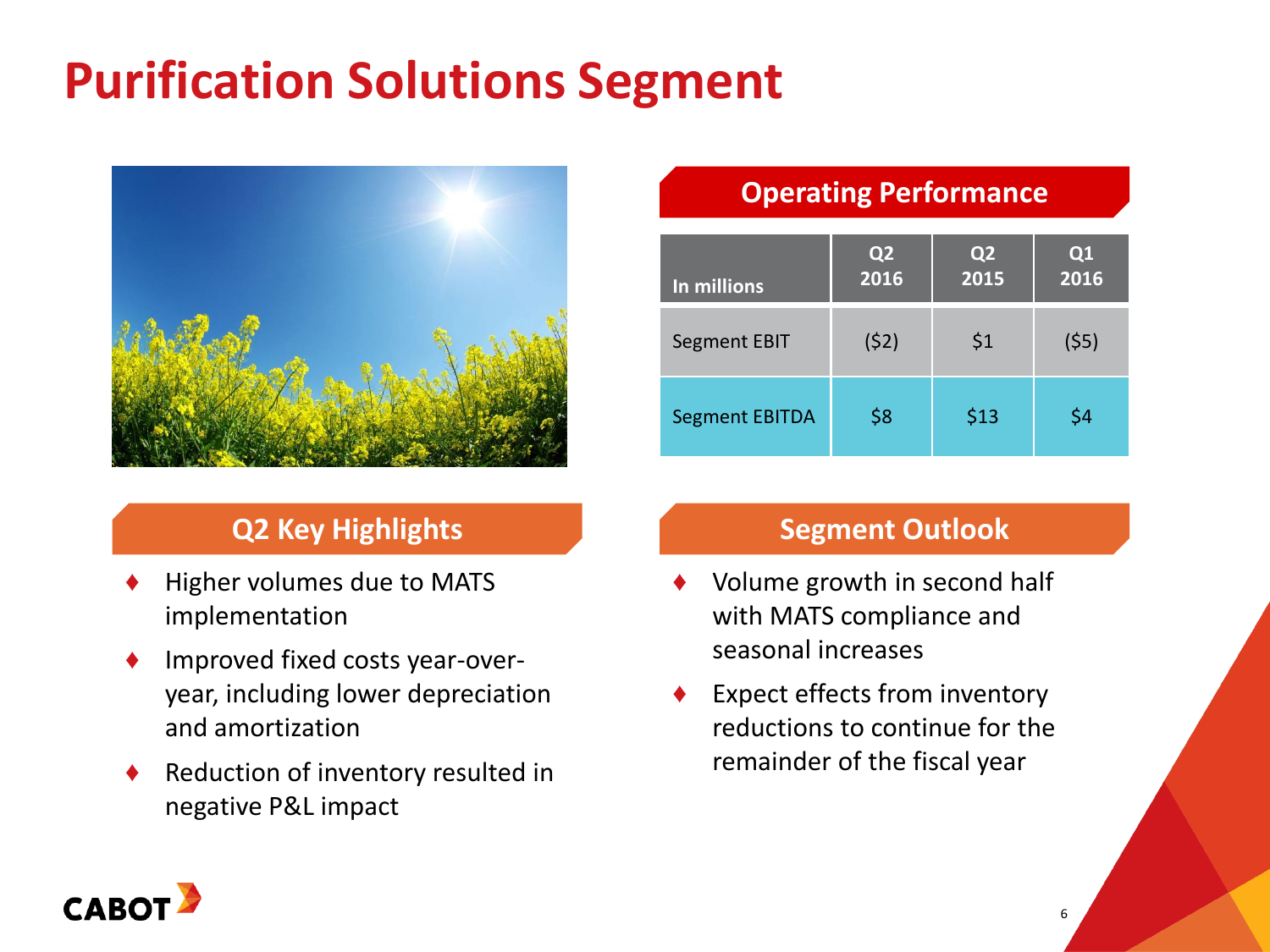# **Specialty Fluids Segment**



# **Q2 Key Highlights**

- Low level of project activity
- Results impacted by the downturn in the oil and gas industry

### **Operating Performance**

| In millions           | Q2<br>2016 | Q <sub>2</sub><br>2015 | Q1<br>2016 |
|-----------------------|------------|------------------------|------------|
| <b>Segment EBIT</b>   | (52)       | (51)                   | \$-        |
| <b>Segment EBITDA</b> | (52)       | Ş-                     | \$1        |

#### **Segment Outlook**

- Expansion into Asia and Middle East strengthening pipeline
- Project activity improving in the second half of fiscal 2016
- Several Q3 projects already underway

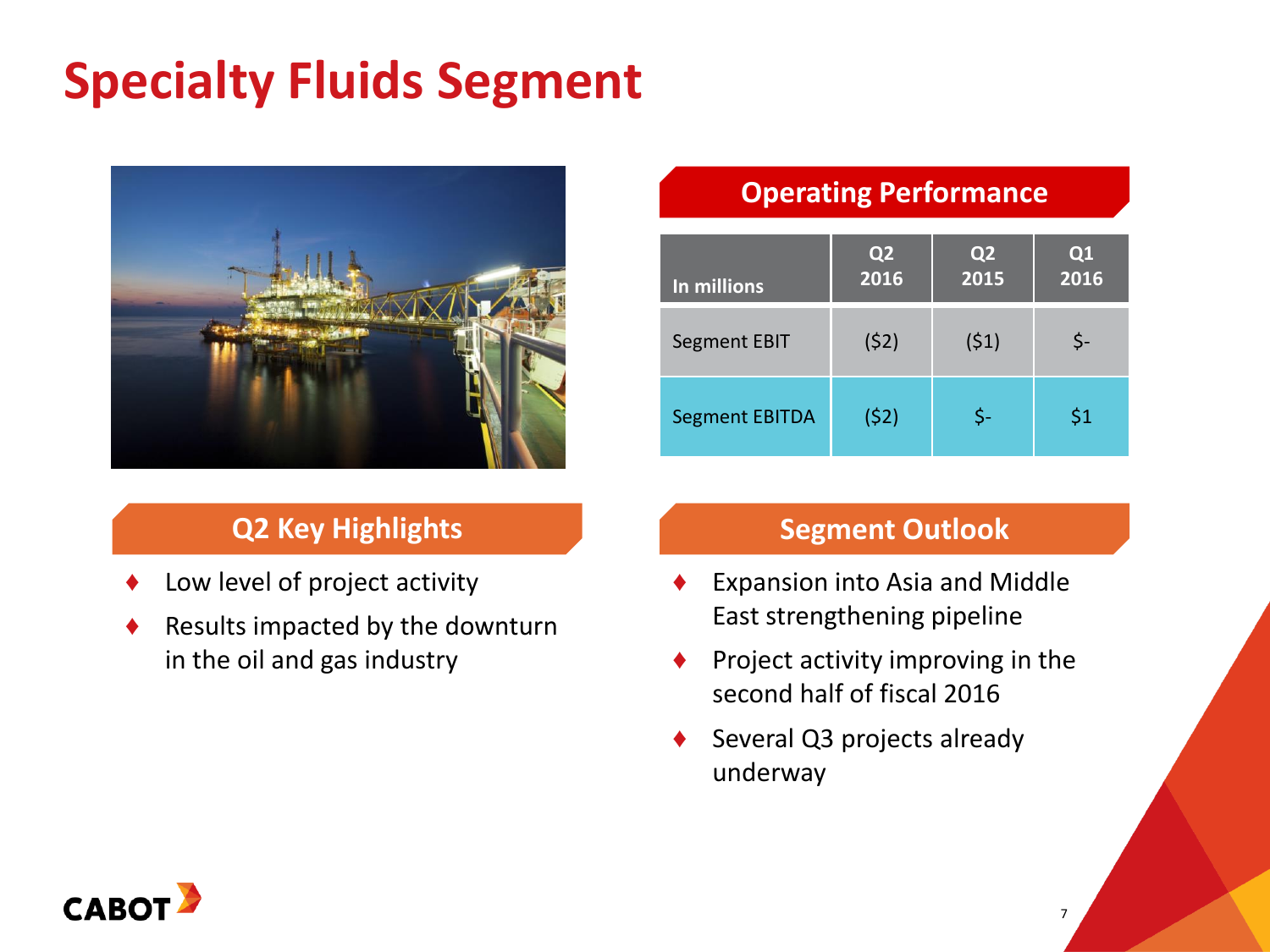# **Q2 2016 Corporate Financial Items**

- Liquidity remained strong at \$1.2 billion
- ◆ Paid \$14 million in dividends
- Repurchased 106,000 shares for \$5 million
- Capital expenditures of \$28 million
- ♦ LIFO benefit of \$2 million
- Operating tax rate of 25%



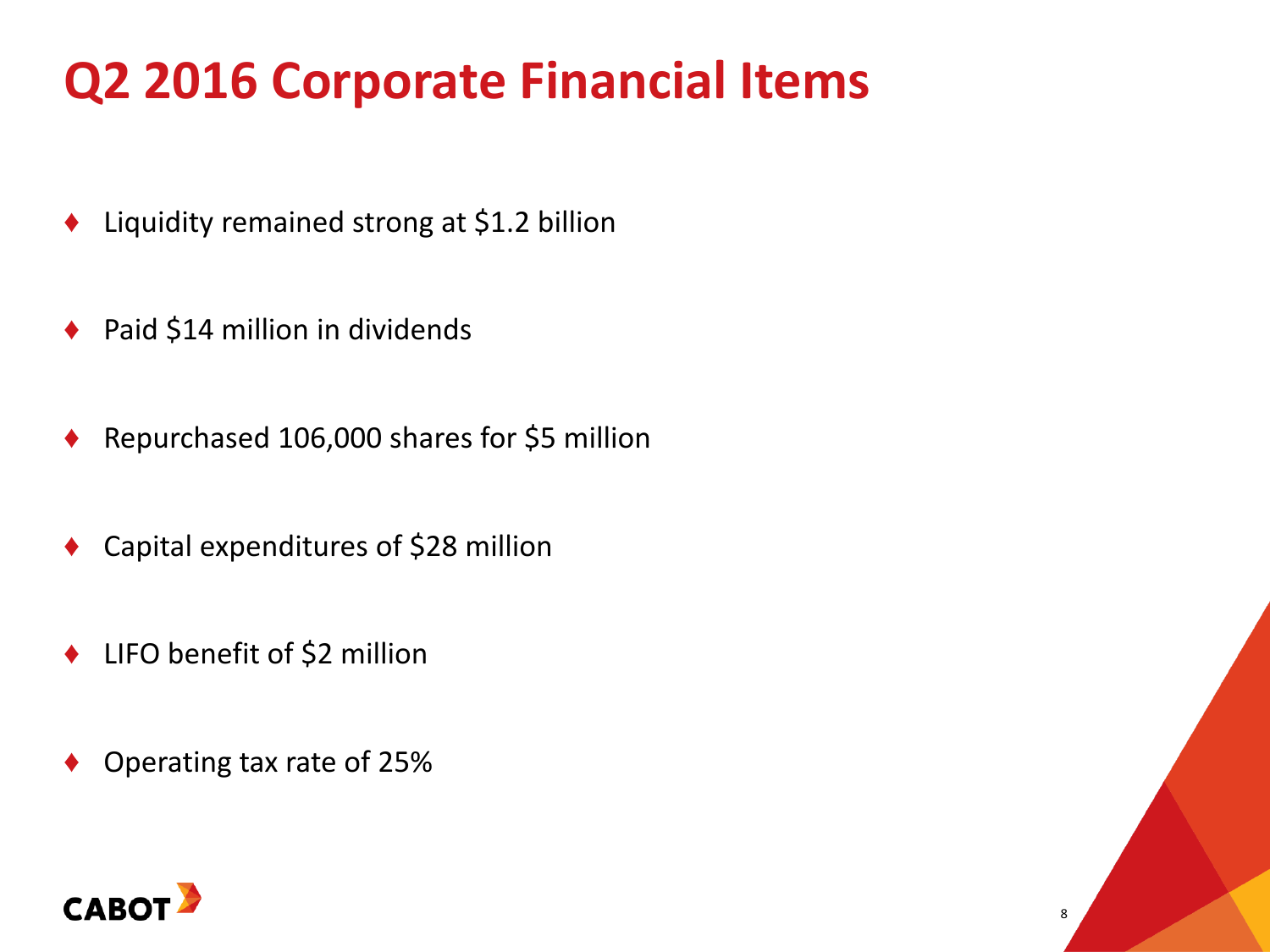# **Outlook**

#### **RESULTS TO IMPROVE IN THE SECOND HALF OF FISCAL 2016**

**Outlook for adjusted EPS in the range of \$3.05 to \$3.25 for fiscal 2016**

#### **On track with cost reductions**

#### **Stronger volumes across segments**

- ◆ Reinforcement Materials growth in NA and EMEA
- ◆ Performance Chemicals growth in automotive applications
- ◆ Purification Solutions growth from MATS compliance and seasonal increases
- ◆ Specialty Fluids growth from increased level of project activity